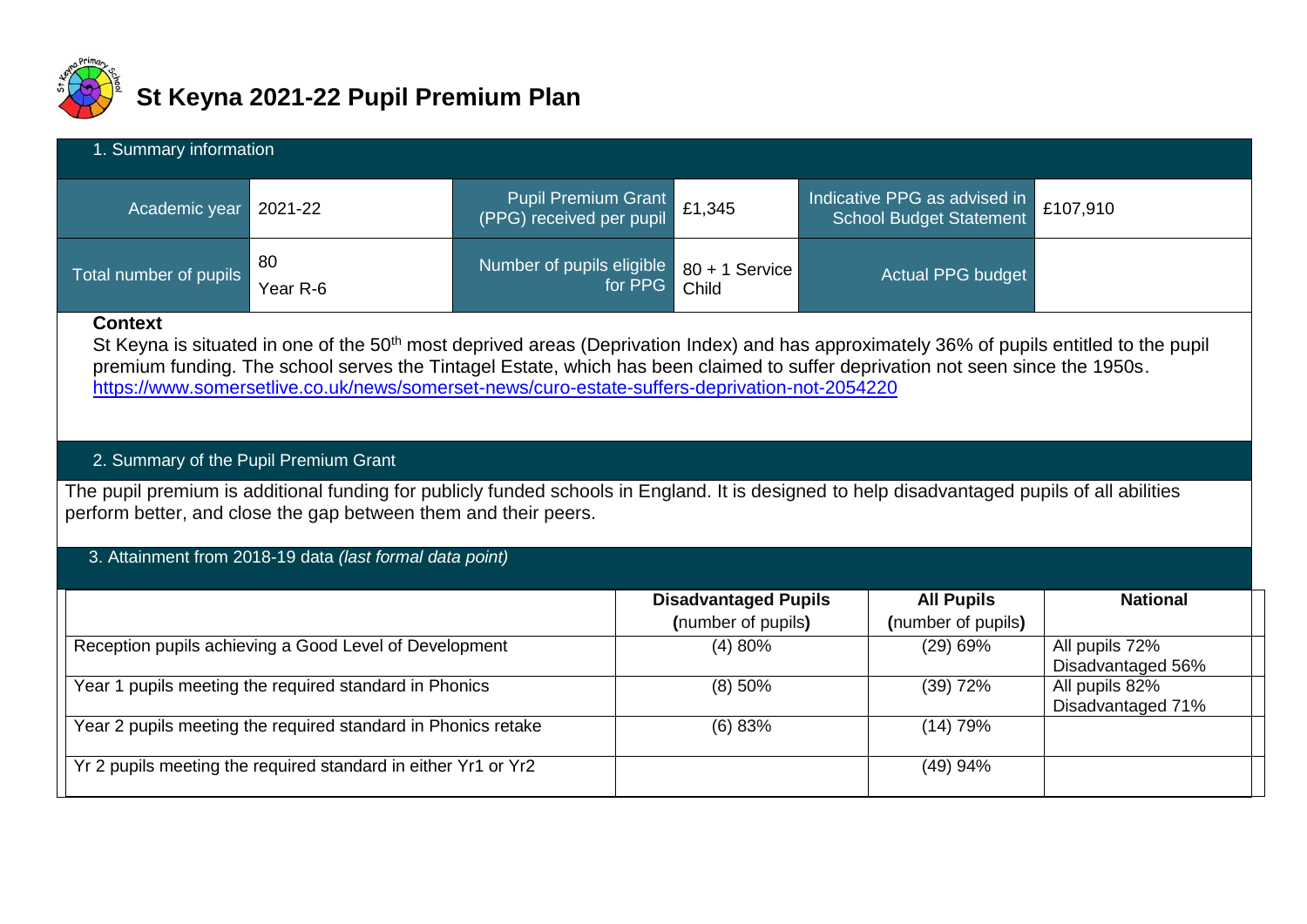| Year 2                                 |           | <b>READING</b> |      |      | <b>WRITING</b> |      |            | <b>MATHS</b> |      |      |            |      |
|----------------------------------------|-----------|----------------|------|------|----------------|------|------------|--------------|------|------|------------|------|
|                                        | SCH.      | SCH.           | SCH. | Nat. | SCH.           | SCH. | <b>SCH</b> | Nat.         | SCH. | SCH. | <b>SCH</b> | Nat. |
|                                        | 2017      | 2018           | 2019 | 2019 | 2017           | 2018 | 2019       | 2019         | 2017 | 2018 | 2019       | 2019 |
| % at Expected Standard                 | ⇁⌒<br>ن ، | 63             | 74   | 75   | 67             | 53   | 85         | 69           | 70   | 67   | 76         | 76   |
| % at Expected for Disadvantaged Pupils | 25        | 60             |      | 78   | 50             | 40   |            | 73           | 38   | 60   | 64         | 79   |

| Year <sub>6</sub>           |      |                | <b>READING</b> |      |      |      | <b>WRITING</b> |      |      |      | <b>MATHS</b> |      |      |      | <b>GPVS</b> |      |
|-----------------------------|------|----------------|----------------|------|------|------|----------------|------|------|------|--------------|------|------|------|-------------|------|
|                             | SCH. | SCH.           | SCH.           | Nat. | SCH. | SCH. | <b>SCH</b>     | Nat. | SCH. | SCH. | <b>SCH.</b>  | Nat. | SCH. | SCH. | <b>SCH</b>  | Nat. |
|                             | 2017 | 2018           | 2019           | 2019 | 2017 | 2018 | 2019           | 2019 | 2017 | 2018 | 2019         | 2019 | 2017 | 2018 | 2019        | 2019 |
| % at Age Related            | 60   | 73             | 68             | 73   | 64   | 79   | 88             | 78   | 84   | 79   |              | 79   | 84   | 82   | 74          | 78   |
| <b>Expectation</b>          |      |                |                |      |      |      |                |      |      |      |              |      |      |      |             |      |
| % working at greater depth  | 12   | $\sim$<br>ا کے | 15             | 27   | 8    | 33   | 18             | 20   |      | 18   |              | 27   | 20   | 33   | 18          | 36   |
| % at Expected for           | 44   | 42             |                | 78   | 44   | 58   | 94             | 83   | 78   | 50   |              | 84   | 78   | 58   | 88          | 83   |
| <b>Disadvantaged Pupils</b> |      |                |                |      |      |      |                |      |      |      |              |      |      |      |             |      |

| KS <sub>2</sub>                           | <b>SCHOOL</b><br>2017 | <b>SCHOOL</b><br>2018 | SCHOOL<br>2019 | National 2019 |
|-------------------------------------------|-----------------------|-----------------------|----------------|---------------|
| % EXPECTED STANDARD ACHIEVED ACROSS R.W.M | 44                    | 64                    | 53             | 65            |
| % EXPECTED STANDARD ACHIEVED ACROSS R.W.M | 33                    | 25                    | 50             | 51            |
| <b>Disadvantaged Pupils</b>               |                       |                       |                |               |

## **Progress Scores**

|                | School 2017 | School 2018 | <b>School 2019</b> | <b>Disadvantaged</b> | <b>National 2019</b> |
|----------------|-------------|-------------|--------------------|----------------------|----------------------|
|                |             |             |                    | Pupils 2019          |                      |
| Reading        | $-1.77$     | $-1.8$      | $-0.84$            | $-1.8$               | 0.03                 |
| <b>Writing</b> | $-2.21$     | 0.07        | $+1.81$            | $+1$                 | 0.03                 |
| <b>Maths</b>   | 0.09        | $-2.09$     | $-1.04$            | $-1.2$               | 0.03                 |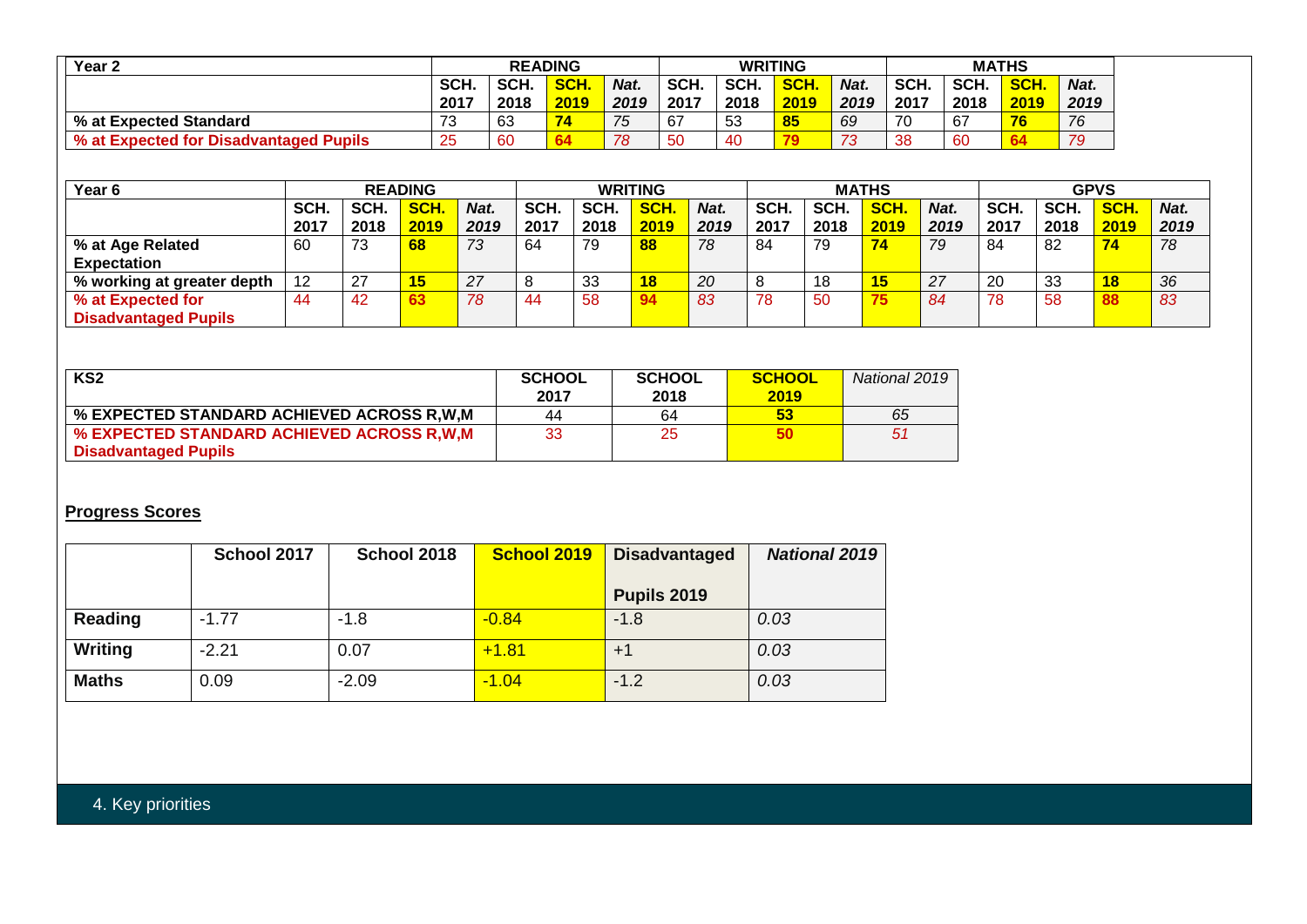- To continue narrowing the attainment gap between pupil premium and non-pupil premium pupils, ensuring that all pupil premium pupils achieve good levels of progress
- To improve the life chances of pupil premium pupils by ensuring they leave St Keyna with English and maths skills at, or above age related expectations
- To provide emotional support for pupils so that they are resilient and willing to take on the challenge of learning
- To provide enrichment opportunities to enhance life experiences

4. Barriers to future attainment (for pupils eligible for PPG)

Academic barriers

|              | Specific gaps in learning for a small number of identified pupils eligible for the PP grant which prevent them from achieving ARE/+.                                                                                                                                      |  |  |  |  |  |  |  |
|--------------|---------------------------------------------------------------------------------------------------------------------------------------------------------------------------------------------------------------------------------------------------------------------------|--|--|--|--|--|--|--|
| $\mathsf{A}$ | There are a number (34, 40%) of disadvantaged pupils who are identified as being both eligible for the PP grant and who are on the<br>school's SEND register leading to multiple barriers to learning, progress and attainment.                                           |  |  |  |  |  |  |  |
| B            | Reception Baseline levels for many areas of the Early Years Foundation Stage curriculum in both the prime and specific areas are below<br>age-related expectations, with poor oral and language skills limiting their communication, for a large proportion of PP pupils. |  |  |  |  |  |  |  |
| $\mathsf{C}$ | In today's climate, where so much of children's time is spent using technology, there is an absence of reading for pleasure. It is widely recognised that regular reading will improve children's attainment across the curric                                            |  |  |  |  |  |  |  |
|              | <b>Additional barriers</b>                                                                                                                                                                                                                                                |  |  |  |  |  |  |  |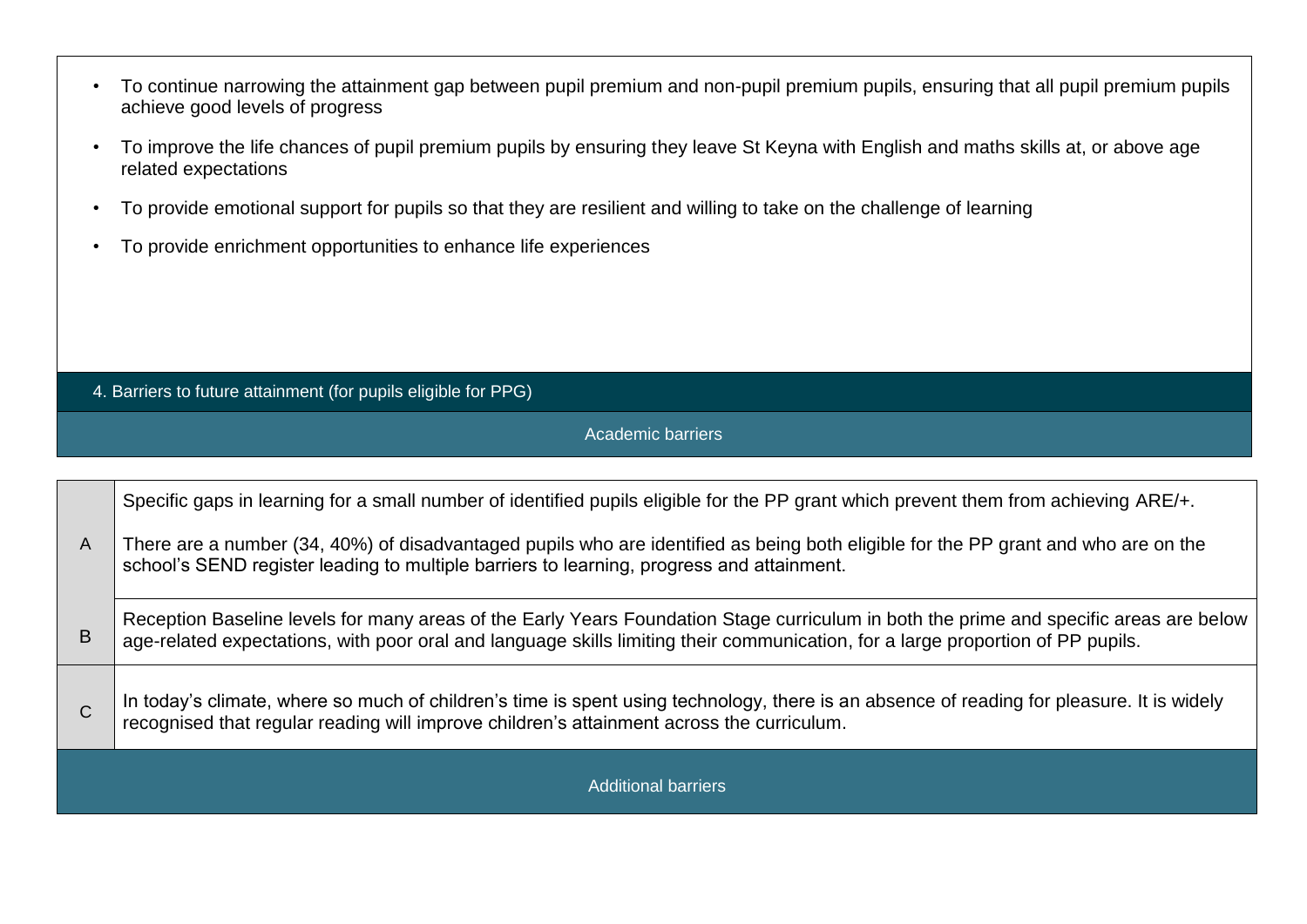| D              | Circumstances outside school which affect children's emotional well-being and learning readiness, i.e. disrupted emotional development,<br>lockdowns, parental separation, no breakfast, lack of support with learning at home: reading, homework, etc.<br>In some cases, parental engagement with school is low; parental attitude to school is often influenced by their own negative experiences<br>of school.                                                                                                                                                                                                                                                                                                                                                                                                                                                                                                                  |                                                                                                                                                                                                                                                                                                                                                                                                          |                                                                                                                            |  |  |  |  |  |
|----------------|------------------------------------------------------------------------------------------------------------------------------------------------------------------------------------------------------------------------------------------------------------------------------------------------------------------------------------------------------------------------------------------------------------------------------------------------------------------------------------------------------------------------------------------------------------------------------------------------------------------------------------------------------------------------------------------------------------------------------------------------------------------------------------------------------------------------------------------------------------------------------------------------------------------------------------|----------------------------------------------------------------------------------------------------------------------------------------------------------------------------------------------------------------------------------------------------------------------------------------------------------------------------------------------------------------------------------------------------------|----------------------------------------------------------------------------------------------------------------------------|--|--|--|--|--|
| E              | Low attendance – Last year attendance averaged 3.2% lower for PP children (94%) than not-PP (97.2%). 16 PP pupils had > 10%<br>absence. However, if 3 families (7 children) with mitigating reasons are removed, the figures become PP – 95.5% attendance, 1.7%<br>lower than their not-PP counterparts.                                                                                                                                                                                                                                                                                                                                                                                                                                                                                                                                                                                                                           |                                                                                                                                                                                                                                                                                                                                                                                                          |                                                                                                                            |  |  |  |  |  |
| F              | Limited life experiences which impacts on their understanding of the world and limits their vocabulary.                                                                                                                                                                                                                                                                                                                                                                                                                                                                                                                                                                                                                                                                                                                                                                                                                            |                                                                                                                                                                                                                                                                                                                                                                                                          |                                                                                                                            |  |  |  |  |  |
|                | 5. Additional Support Strategies to overcome barriers A-F above                                                                                                                                                                                                                                                                                                                                                                                                                                                                                                                                                                                                                                                                                                                                                                                                                                                                    | Success criteria                                                                                                                                                                                                                                                                                                                                                                                         | <b>Costs</b>                                                                                                               |  |  |  |  |  |
| $\overline{A}$ | Maintain a relentless focus by all teaching staff on PP<br>children to achieve good progress - ensuring gaps in<br>knowledge are identified and addressed through relevant and<br>robust interventions such as: feedback work*, pre-teaching**,<br>teacher focus groups**, peer support***, in class TA support, TA<br>led small group overlearning, Personal Learning Plan targets and<br>targeted interventions such as RWInc, Freshstart, etc.<br>The target groups for support are:<br>PP Catch-Up groups - children below age related<br>expectation who need to make accelerated progress to<br>reach ARE.<br>Keep-Up groups - children who have made accelerated<br>progress last year and are now at age related expectation,<br>but who need extra support in order to make expected<br>progress.<br>High attaining PP children - ensuring that these children<br>make good progress or better and deepen their learning. | PP Catch-Up children achieve greater than 6 points<br>progress over the year and achieve age related<br>expectations.<br>Keep-Up children achieve 6 points progress and<br>remain at age related expectation.<br>The impact of these support strategies will result in<br>diminishing differences between the attainment of PP<br>children and that of not-PP children both at school<br>and nationally. | <b>Additional TA support</b><br>in all classes -<br>£79,456<br>Yr 6 Maths group -<br>£1,755<br>Coaching with DH -<br>£1280 |  |  |  |  |  |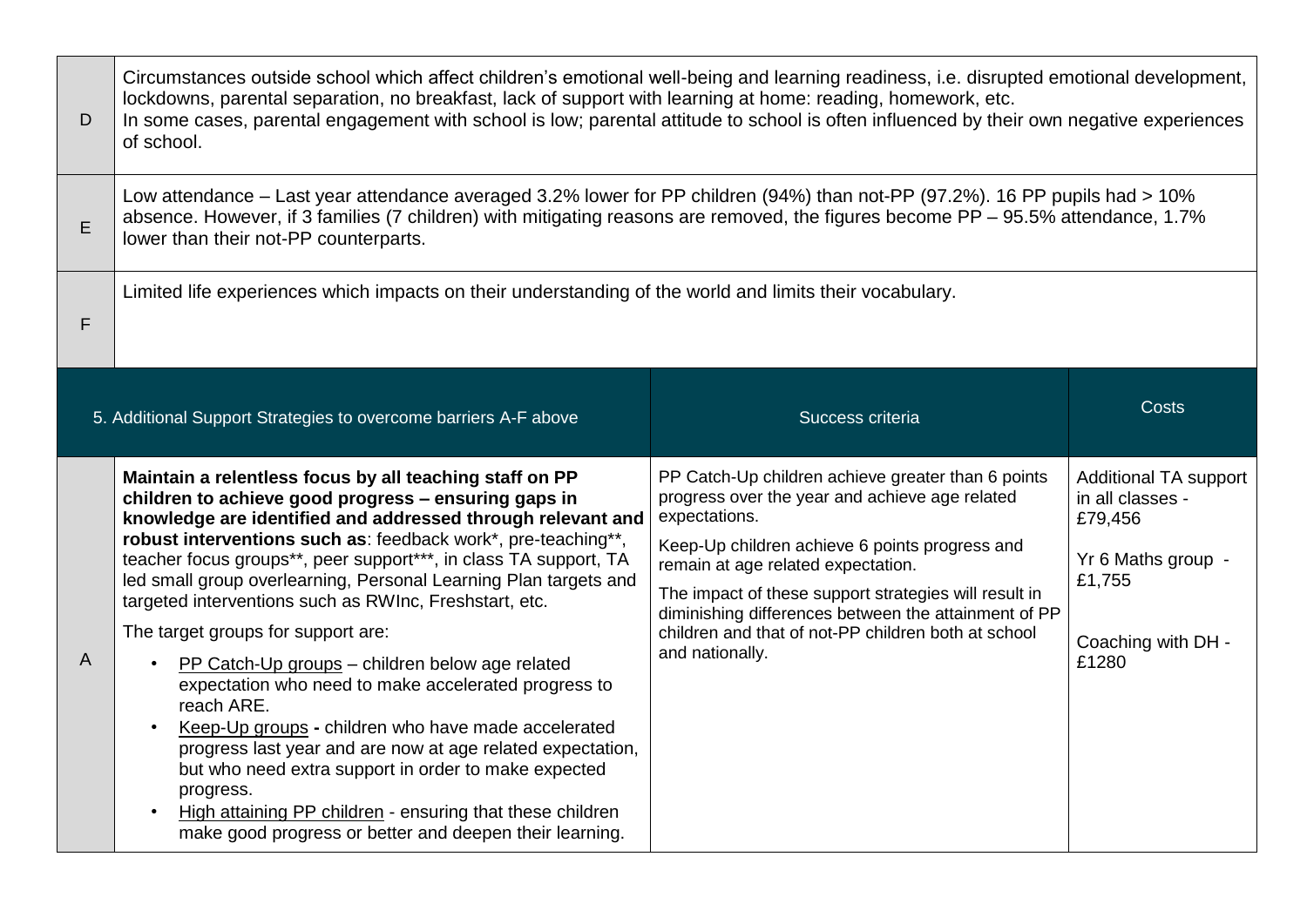|              | Termly Pupil progress meetings with a strong focus on PP<br>children.<br>Pupil review/coaching meetings with Deputy Head every few<br>weeks with a focus on PP children.<br>Sutton Trust research indicates that:<br>*feedback work accelerates attainment by +8 months<br>**small group tuition accelerates attainment by +4 months<br>***peer tutoring accelerates attainment by +5 months                                                                                                                                                                                                                           |                                                                                                                                                                                                                                                                                                                                                  |                                                                                                           |
|--------------|------------------------------------------------------------------------------------------------------------------------------------------------------------------------------------------------------------------------------------------------------------------------------------------------------------------------------------------------------------------------------------------------------------------------------------------------------------------------------------------------------------------------------------------------------------------------------------------------------------------------|--------------------------------------------------------------------------------------------------------------------------------------------------------------------------------------------------------------------------------------------------------------------------------------------------------------------------------------------------|-----------------------------------------------------------------------------------------------------------|
| B/F          | Improve vocabulary acquisition through a clear 'St Keyna'<br>language continuum developed within all subjects and taught via<br>the use of pre and over learning and use of 'Word Aware'.                                                                                                                                                                                                                                                                                                                                                                                                                              | Through book scrutiny, pupil discussion and lesson<br>observation pupils are seen to be using subject-<br>specific, target vocabulary from the St Keyna<br>language continuum and adventurous vocabulary<br>in their creative writing.                                                                                                           |                                                                                                           |
| B/F          | Improve oral language skills through support from a Speech<br>Therapist with 1:1 TA support in class following Speech<br>Therapist's advice.<br>NELI training for relevant St Keyna staff.                                                                                                                                                                                                                                                                                                                                                                                                                             | Children's speech and language will improve and<br>they'll be better able to communicate both orally<br>and written; children's individual Sp & L targets will<br>be achieved.                                                                                                                                                                   | SLIP/S&L support<br>£3,640<br>TA support in all<br>classes - included in<br>the above TA costs            |
| $\mathsf{C}$ | Improve reading through a range of initiatives:<br>High quality whole-class guided reading lessons teaching<br>$\bullet$<br>vocab and reading comprehension strategies*<br>Whole School Reading Challenge to motivate frequent<br>reading at home/school in conjunction with frequent<br>reading slots made available for children to be listened to<br>read in their own break times (counting as home reads<br>towards the challenge)<br>RWInc program deployed with fidelity across the school<br>managed by new RWInc Coordinator and Phonics Lead.<br>Support from Reading Hub and School Improvement<br>Advisor. | 80% of PP children achieve 20 mins daily reading<br>time on Accelerated Reader.<br>Attainment at reading improves. At the end of<br>2021, 51% of PP children across the school were<br>at age related expectation and 55% of Y6 PP<br>children achieved ARE. Next year we will<br>endeavour to lift both figures closer to national<br>$(78%)$ . | TA support in all<br>classes - included in<br>the above TA costs<br>New reading book<br>contribution £500 |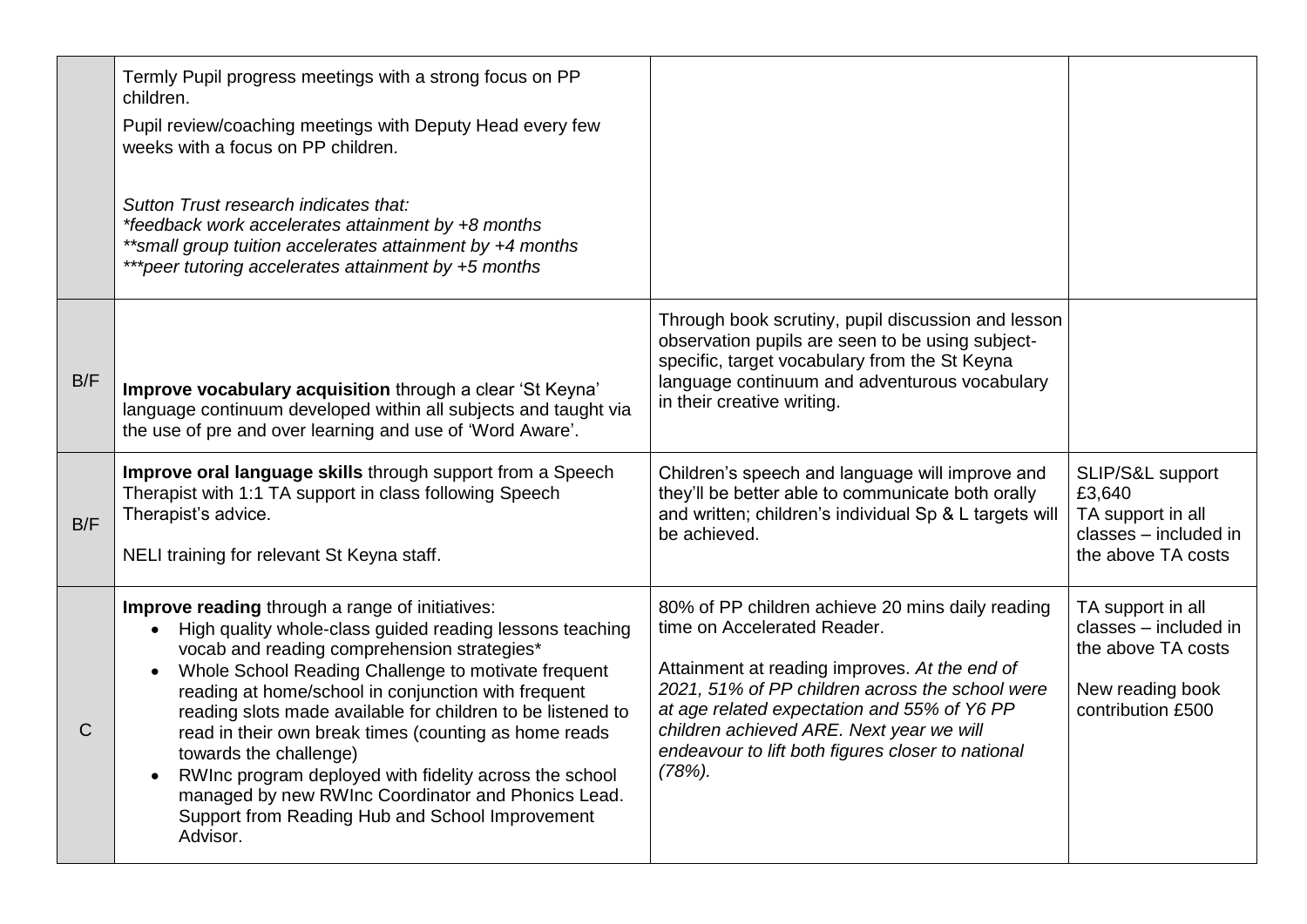| Accelerated Reader implemented from Y2-Y6 to promote a<br>$\bullet$<br>culture of reading for pleasure<br>TA reading support for children who need to make<br>accelerated progress with their reading<br>Pre-teaching groups for identified children*<br>$\bullet$<br>* Sutton Trust research indicates that reading comprehension<br>strategies accelerates attainment by +7 months.                                                                                                                                                                                                                                                                                                                                                                                                                                                                                                                                                                                             |                                                                                                                                                                                                                                                                                                                                               |                                                                                                               |
|-----------------------------------------------------------------------------------------------------------------------------------------------------------------------------------------------------------------------------------------------------------------------------------------------------------------------------------------------------------------------------------------------------------------------------------------------------------------------------------------------------------------------------------------------------------------------------------------------------------------------------------------------------------------------------------------------------------------------------------------------------------------------------------------------------------------------------------------------------------------------------------------------------------------------------------------------------------------------------------|-----------------------------------------------------------------------------------------------------------------------------------------------------------------------------------------------------------------------------------------------------------------------------------------------------------------------------------------------|---------------------------------------------------------------------------------------------------------------|
| Improve children's emotional wellbeing and learning<br>readiness through an effective raft of nurture and mental<br>wellbeing activities and parental support:<br>Nurture Groups and Interventions<br>$\bullet$<br>Time 4 Me<br><b>Bubble time</b><br>$\bullet$<br>PSA support*<br>$\bullet$<br><b>Thrive</b><br>$\bullet$<br>PSPs and other behaviour management tools<br>$\bullet$<br>Improve parental engagement* through making regular<br>$\bullet$<br>contact with key parents to change embedded negative<br>perceptions of 'school'; use of Class DoJo for improved<br>communication.<br>Mental Health Support Team<br>$\bullet$<br>Whole school Jigsaw PSHE scheme<br>$\bullet$<br>Physical daily activity (Move-a-Mile)<br>$\bullet$<br>Whole-school focus weeks: Free2BeMeWeek, Children's<br>mental health week, Anti-bullying week, Autism Awareness<br>Week<br>*Sutton Trust research indicates that parental engagement<br>$accelerates$ attainment by $+3$ months | Children receiving nurture support have improved<br>outcomes so that at least expected progress (6<br>points) is made.<br>Improved emotional wellbeing.<br>Improved engagement and outcomes in all<br>curriculum areas.<br>Improvements in behaviour and relationships.                                                                       | <b>Specialist TA</b><br>delivering: Time4Me,<br>Thrive and nurture -<br>£10,500<br>Nurture groups -<br>£1,825 |
| Support with punctuality and attendance:<br>Weekly attendance monitoring<br>Hold regular discussions with families to explore barriers<br>to school attendance, involve CMEO as appropriate                                                                                                                                                                                                                                                                                                                                                                                                                                                                                                                                                                                                                                                                                                                                                                                       | The gap between PP pupils and not-pupil premium<br>pupil's attendance will narrow and PP will have<br>96% attendance or greater.<br>Last year attendance averaged 3.2% lower for PP<br>children (94%) than not-PP (97.2%). 16 PP pupils<br>had > 10% absence. However, if 3 families (7<br>children) with mitigating reasons are removed, the | <b>Parent Support</b><br>Advisor - £1,500<br>Breakfast club - £300<br>Coaching with DH -<br>£640              |

D

E